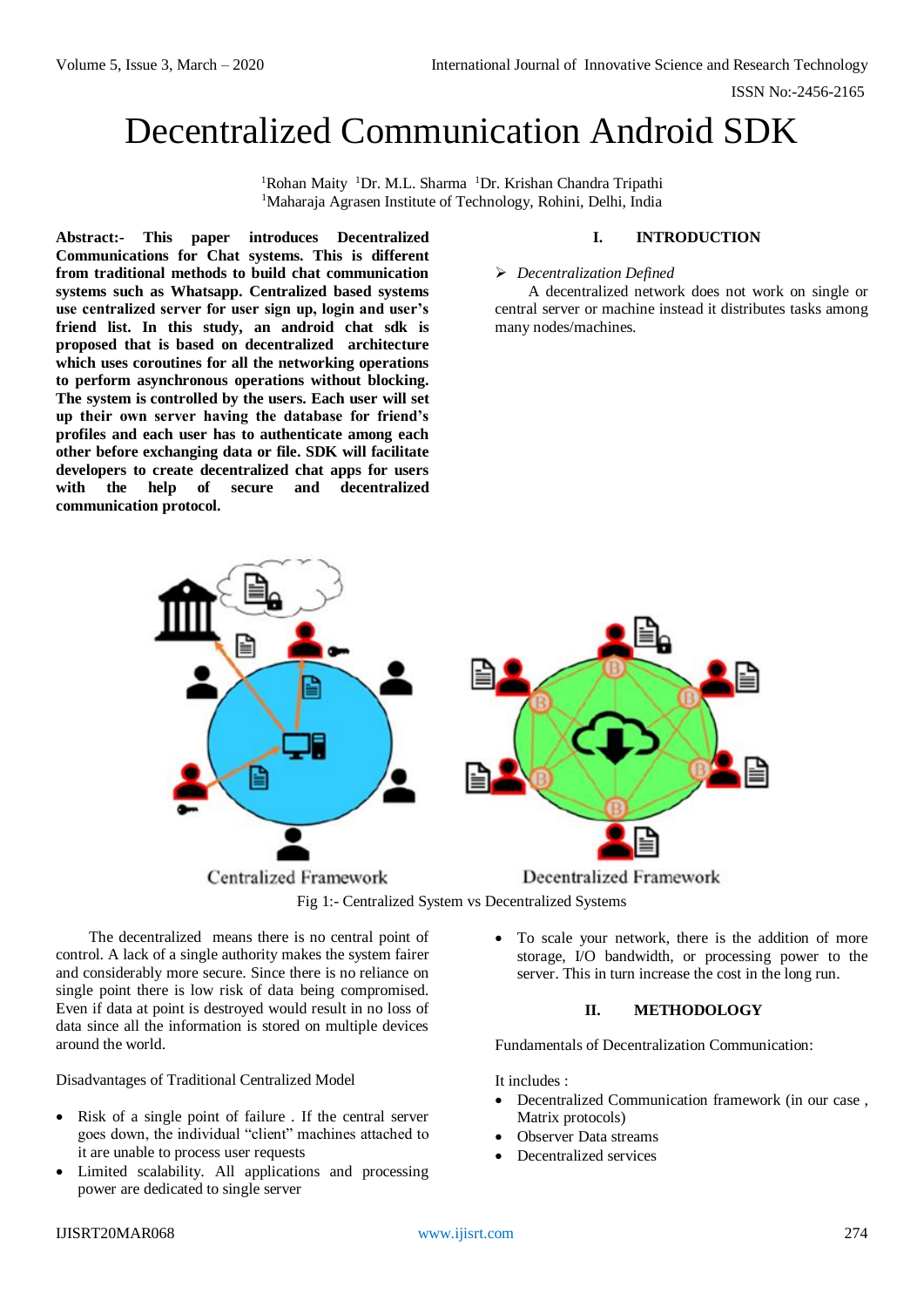- $\triangleright$  Decentralized Messaging Framework is responsible for message delivery in a peer-to-peer mode. It's role is to manage the observable data streams and they operate on decentralized services. The Message delivery is based routers where each router only knows its neighbour routers or end-points.
- Observable Data streams: these streams have an observer attached to it. So that when any changes occur in the stream, observer is immediately notified. This concept is taken from Reactive paradigm.
- $\triangleright$  Decentralized Services : these are the microservices pattern managing server to server connections when exchanging data between them. This can be implemented by sockets. They tend to be executed as much as possible in end-users devices. [1]
- $\triangleright$  Control of data of third parties in Centralized architecture:

The United States of America. and United Kingdom. have been forcing WhatsApp, Facebook, and other social media platforms to give the encryption keys of certain individuals, allowing these authorities to read their private messages. This treaty has disturbing implications. WhatsApp uses th[e](https://signal.org/) Signal Protocol, which guarantees endto-end encryption, preventing even their employees from reading your confidential messages. This means the only way WhatsApp could comply with this is by fundamentally altering their software in contradiction to the Signal protocol. Consider being forced to remove the lock on *your* door to allow the NSA, the FBI, or the police to come visit anytime without notice, warrant, or probable cause. These demands will render the online communications of everyone less secure, not just those of suspected criminals.

# $\triangleright$  Need of decentralized communication android SDK:

Decentralization is paramount to restoring privacy and freedom to the internet. As long as there are centralized service providers for communication platforms, the government and third parties. will use them to tighten its authoritative grip.

Android being the most popular mobile platform, and most of the people use chat apps on android, decentralized communication android SDK will help developers to create decentralized chat apps for users. Users can use these chat apps to communicate without losing power over their data to third parties. User will be in control of their own data by hosting its own server and stay assured of its data not being compromised.

# $\triangleright$  Implementation of SDK

We will be using Matrix protocols on which SDK will work upon. Matrix is a secure and decentralized communication protocol. This specification is an open standard designed to make privacy and security the default of the web.

Matrix is an open source and open standard for decentralised, real-time communication over IP.

- it's interoperable, meaning it is designed to interoperate with other communication systems, and being an Open Standard means it's easy to see how to interoperate with it
- Matrix is decentralised, which means there is no central point - anyone can host their own server and have control over their data
- it is designed to function in real-time, which means it is ideal for building systems that require immediate exchange of data, such as Instant Messaging. [4]

Each user connects to a single server, this is their *homeserver*. Users are able to participate in *rooms* that were created on any Matrix server since each server *federates* with other Matrix servers. This means you can talk to anyone on any server. It also means you can host your own server, giving you control over all of your data. Self hosting also gives you the ability to customize your server to fit your needs Each message that is sent in a room is synchronized to all of the other servers that participate in that room. If one server goes offline, everyone else in the room can continue talking. Once that server comes back online it will be sent all of the messages that it missed while it was down.



Fig 2:- DCN System architecture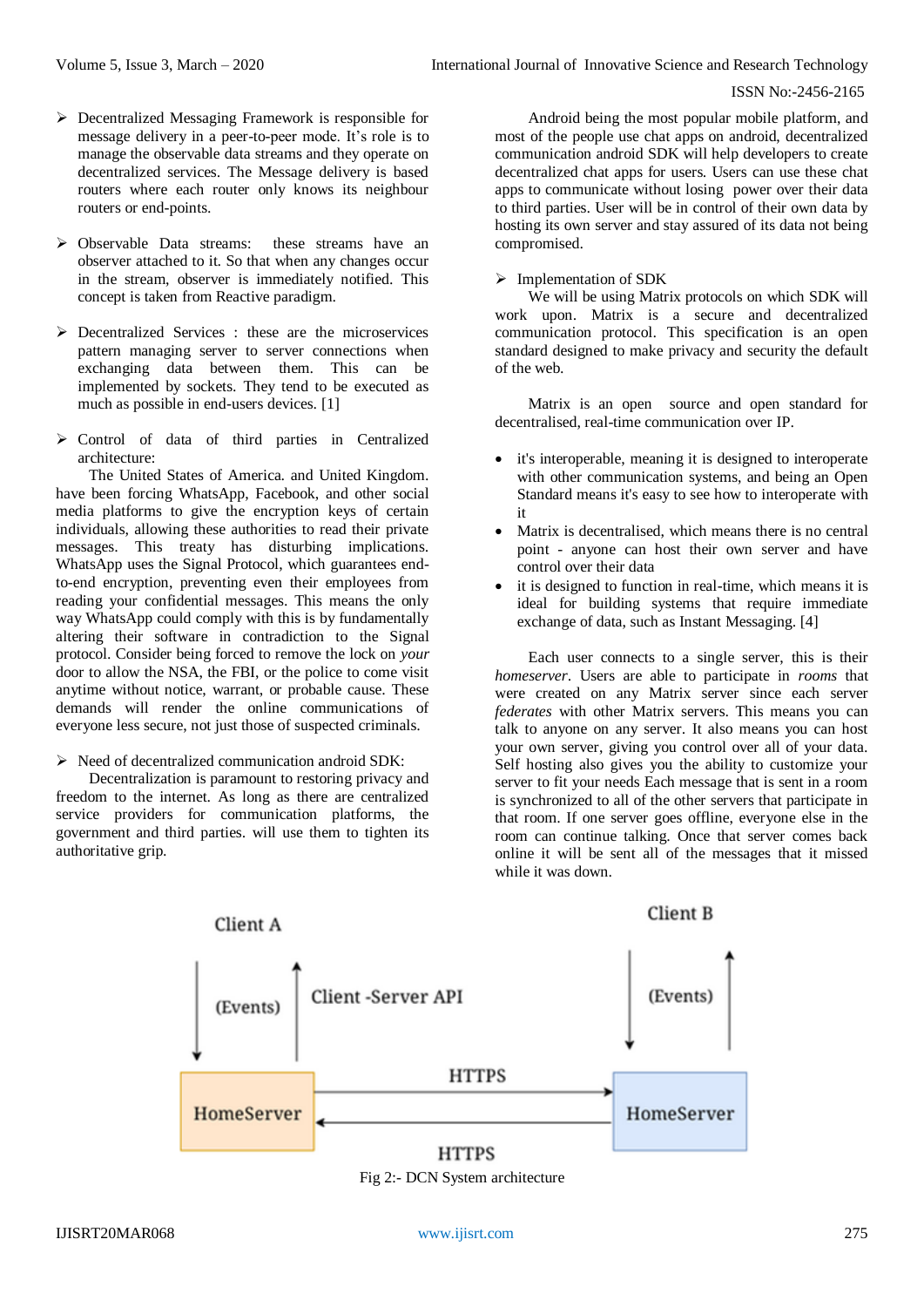SDK is built in Kotlin language.

#### *Coroutines for networking*

In function there is no way we can suspend it or resume it. The only operations on the functions we can perform are start and finish. Once the function is started we must wait until it's finished. If we call the function again it starts execution from it's beginning.The situation with the coroutines is different. You can not only start and stop it but also suspend and resume it. It is still different than the kernel's thread because coroutines are not preemptive by themselves (the coroutines on the other hand usually belong to the thread, which is preemptive). [5]

Kotlin also has great feature "Coroutines". Coroutines are a new way of writing asynchronous, non-blocking code. Coroutine are like threads but light weight and like threads, coroutines can run in parallel, wait for each other and communicate. The biggest difference is that coroutines are

very cheap and threads, on the other hand, are resource heavy to start and manage. A thousand threads can be a serious challenge for a modern machine.

All the network calls (like login, authentication, sending messages etc.) use coroutines for performing nonblocking networking operations

#### *Self Hosting of server:*

To host your own server then the reference implementation, [S](https://github.com/matrix-org/synapse)ynapse could be installed. Synapse is a reference "homeserver" implementation of Matrix. User could setup Synapse server, configure the database for messages, friend list, rooms list etc. own its own.

Every user can run one or more clients, which connect through to a homeserver. The homeserver stores all their personal chat history and user account information.



#### **III. RESULTS**

Fig 3:- Initial Set up, users connecting to different server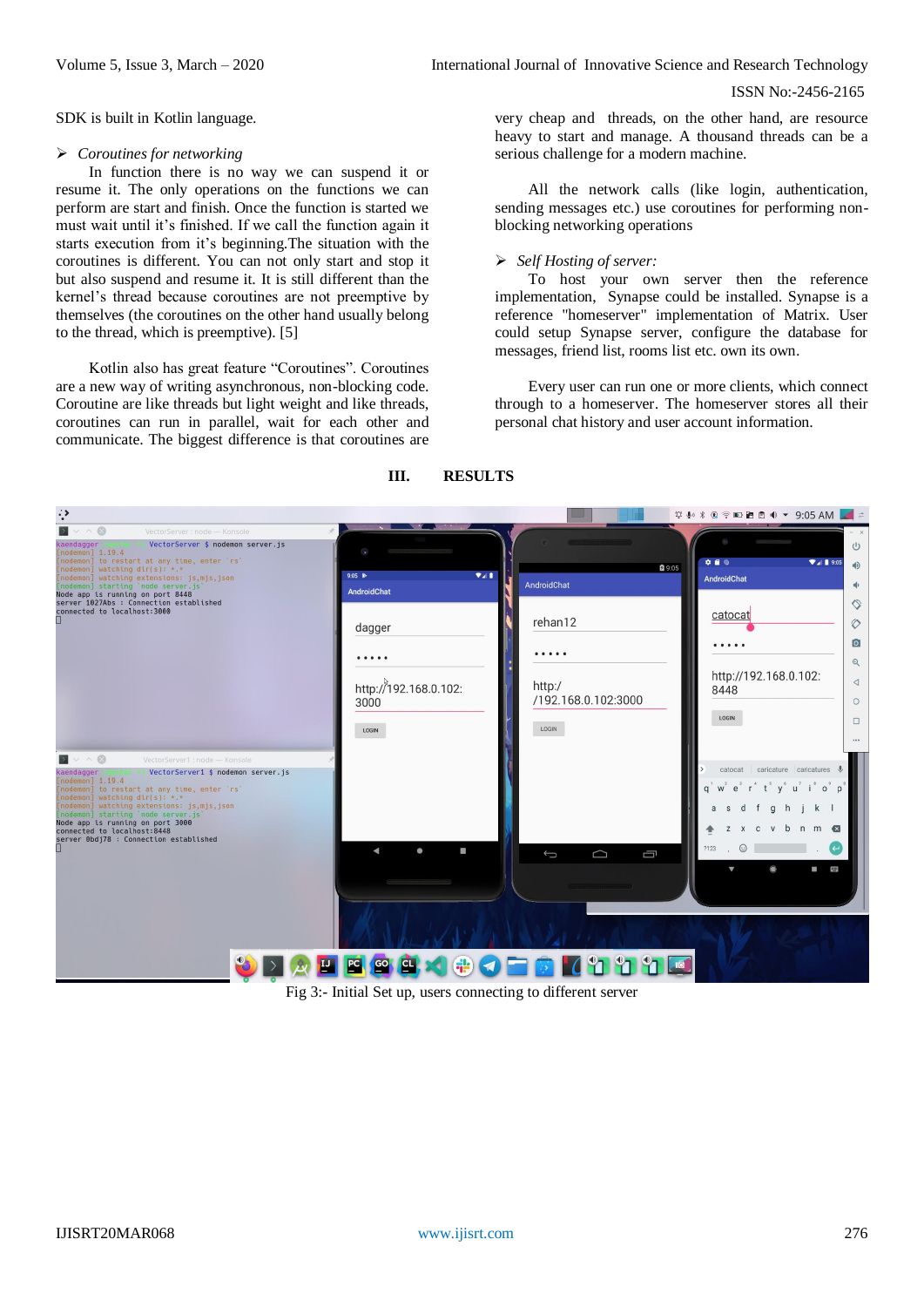ISSN No:-2456-2165



Fig 4:- Select Chat on particular server



rehan12 : Connection established

Fig 5:- Users connected to different server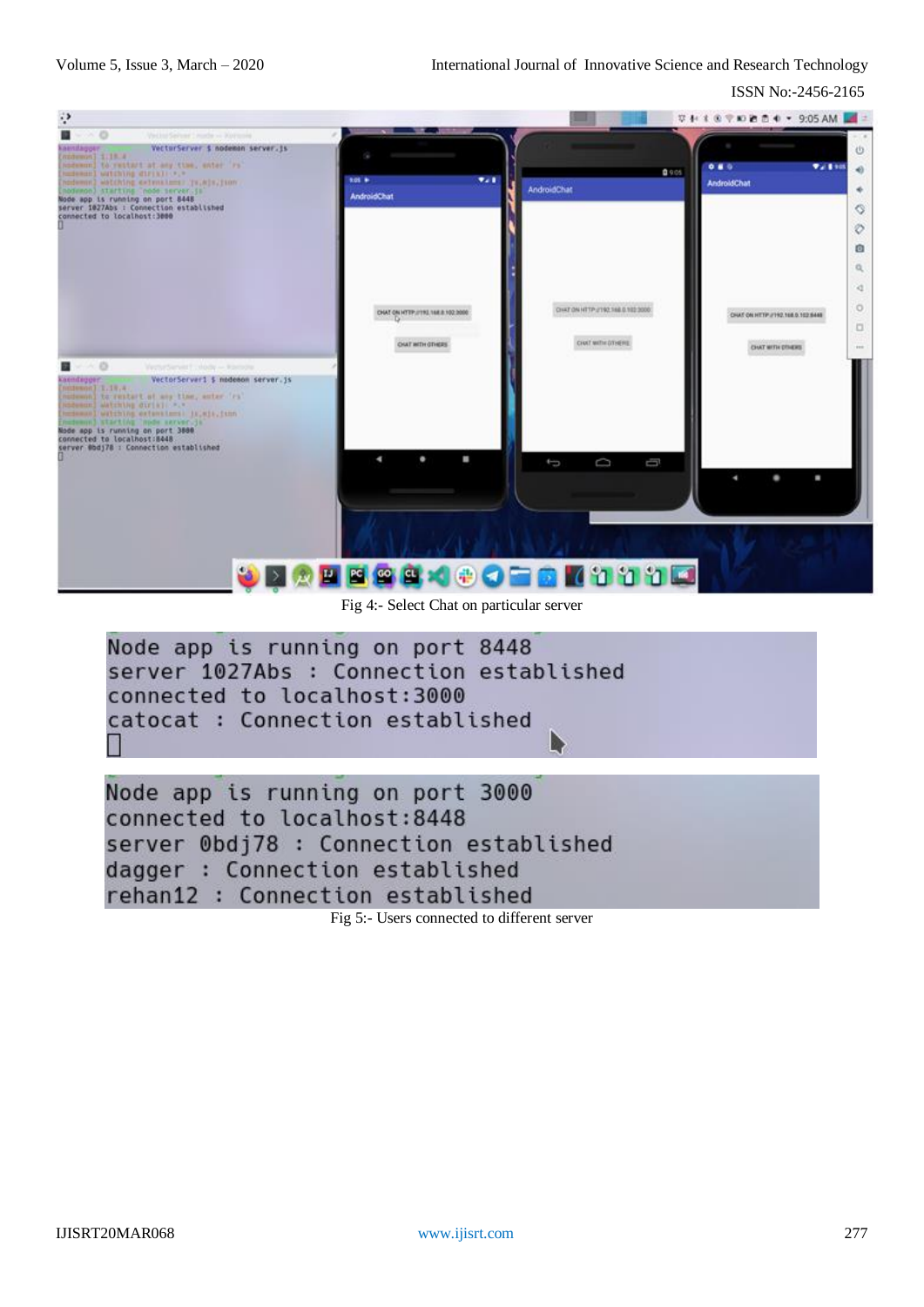

Fig 6:- User on different Server didn't receive message



Fig 7:- Users on different servers communicate using matrix protocols